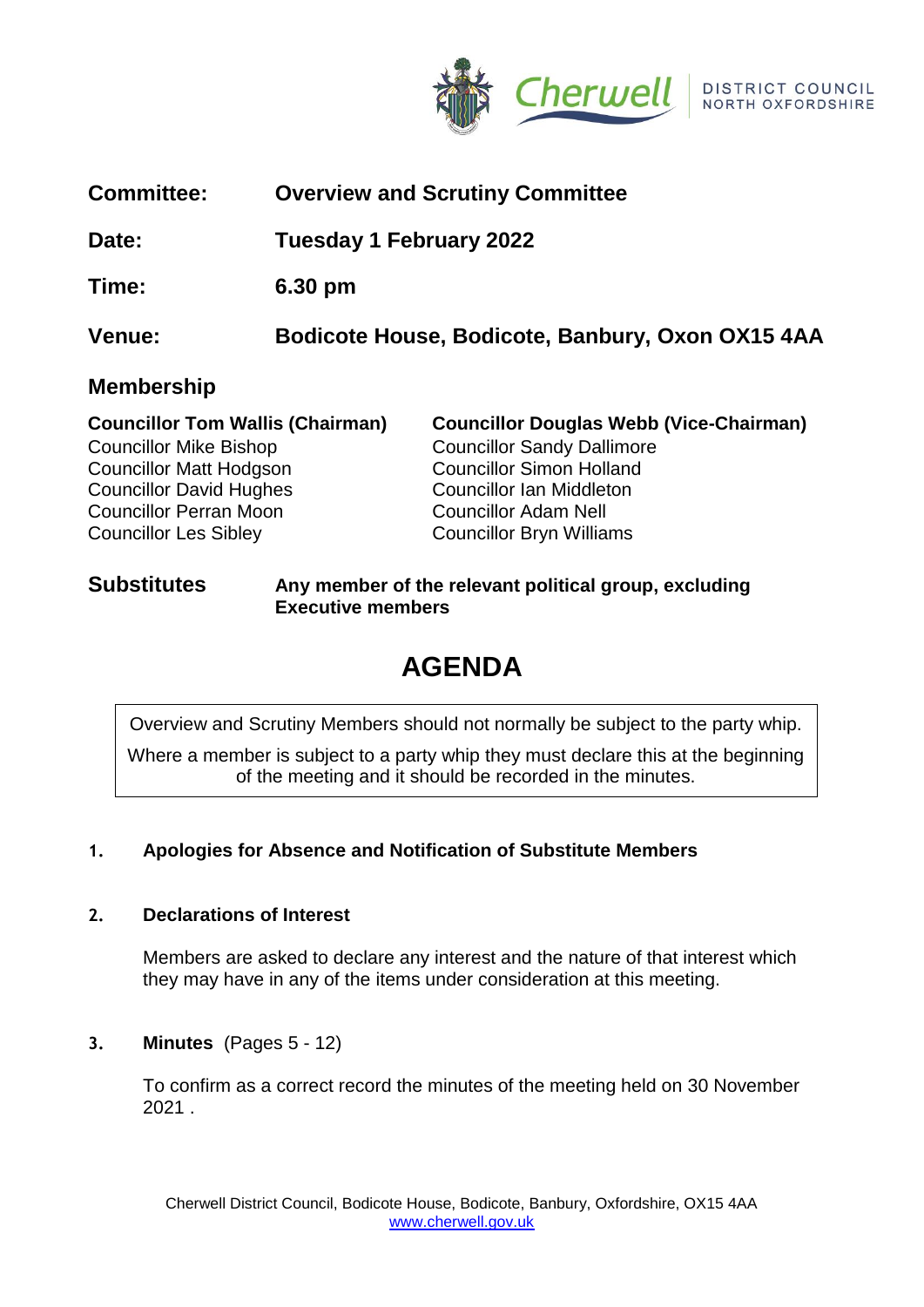## **4. Chairman's Announcements**

To receive communications from the Chairman.

## **5. Urgent Business**

The Chairman to advise whether they have agreed to any item of urgent business being admitted to the agenda.

# **6. Digital Infrastructure Update** (Pages 13 - 20)

Craig Bower, Programme Director of Digital Infrastructure Oxfordshire, will give a presentation updating the Committee on Full Fibre and 5G rollout across the district.

A copy of the presentation is included with the agenda. If Committee Members wish to ask questions on the item, they are encouraged to submit them to the Democratic and Elections Team in advance of the meeting.

## **7. Oxfordshire Plan 2050: Summary of responses from Regulation 18 Part 2 Consultation and next steps**

Report of Assistant Director – Planning and Development

\*\*\*Please note this report will be to follow as it is being finalised\*\*\*

# **8. Work Programme 2021-2022** (Pages 21 - 32)

There are three documents for the Committee to consider:

- Appendix 1 Work Programme for 2021-2022
- Appendix  $2 -$  Topic list update
- Appendix 3 Update on items previously submitted to the Overview and Scrutiny Committee

## **Recommendations**

The meeting is recommended:

- 1.1 To note the work programme update (appendix 1).
- 1.2 To note the update on topics previously suggested for review (appendix 2).
- 1.3 To note the update on items previously submitted to the Overview and Scrutiny Committee.

# **Councillors are requested to collect any post from their pigeon hole in the Members Room at the end of the meeting.**